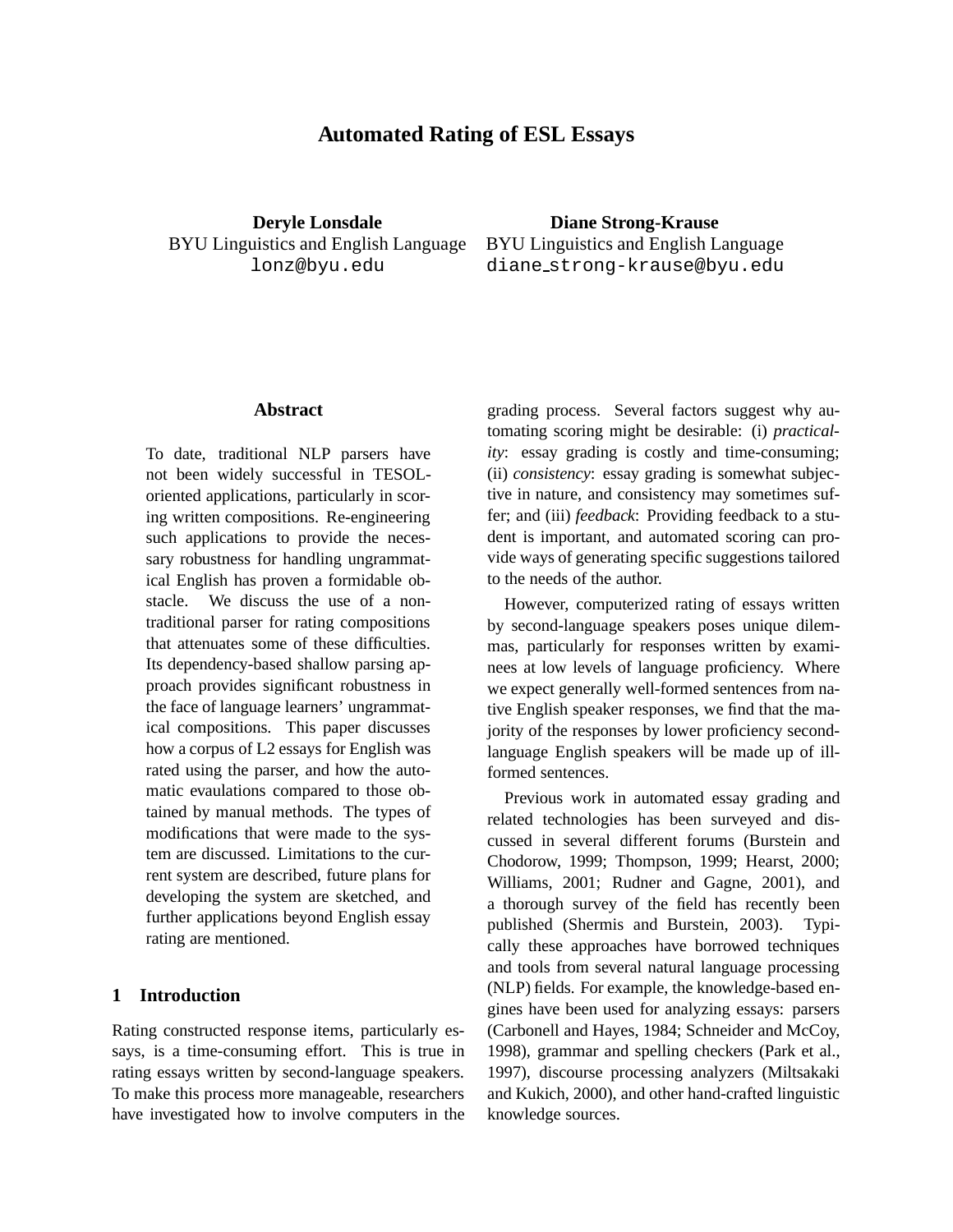Linkage 1, cost vector = (UNUSED=0 DIS=1 AND=0 LEN=20)



Figure 1: Sample link-parsed sentence with associated cost vector.

On the other hand, much work has leveraged statistical methods in detecting properties of student essays via stylometrics (Aaronson,  $2001$ )<sup>1</sup>, latent semantic indexing (Wiemer-Hastings et al., 1998), and feature analysis.

Finally, mirroring noteworthy progress in other NLP fields involving data-driven methods, recent work has involved essay grading via exemplar-based machine learning techniques (Chodorow and Leacock, 2000).

The most visible systems implement one (or more) of these approaches. The Project Essay Grade (PEG) system, for example, uses lexicallybased metrics in scoring (Page, 2003). The Intelligent Essay Assessor (IEA) uses latent semantic analysis in calculating its metrics (Landauer et al., 2003). The E-Rater system by Educational Testing Services uses syntactic, discourse, and topical (i.e. vocabulary-based) data analysis (Burstein, 2003).

Several criticisms have been aimed at automatic scoring systems on both theoretical and implementational grounds. For example, many systems exhibit an inherent Achilles' heel since it is possible to trick them into evaluating a nonsensical text purely by reverse-engineering the scoring mechanism and designing a text that responds to the criteria. Another problem is the cost of development, which can be substantial. In addition, most systems are designed around certain specific topics in order to focus terminology and vocabulary in limited subdomains; introducing new subject areas requires building a new model, often a nontrivial process. Thus, many systems are often not adaptable enough to meet the particular needs of an individual, class, teacher, or institution.

The purpose of our research is to explore the use of a particular natural language processing (NLP) approach for automated scoring of essays written by ESL students at lower levels of language proficiency Our goal for the system reflects commonsense (though ambitious) criteria: to have the system's scores agree with those assigned by human raters at least as often as human raters agree among themselves.

#### **2 The parser**

As mentioned above, one approach to grading is to use a parsing system, along with its associated knowledge sources, to analyze the correctness of a text. The NLP field has produced a wide range of parsers and grammars to support them. Most of the widely used and highly accurate parsers are closely (or even inalienably) tied to a particular syntactic theory: XTAG with Tree-Adjoining Gram $mar<sup>2</sup>$ , LFG-WB with Lexical-Functional Grammar<sup>3</sup>, ALE with HPSG or Categorial Grammar<sup>4</sup>, and so on. Principled coverage of grammatical phenomena can thus be tied closely to the linguistic theory in question. Some parsers are designed to skip over ungrammatical and disfluent portions of input and have been successfully applied to speech and dialogue processing (Rosé, 1997), with perhaps possible future application to rating ESL essays. There are disadvanges to traditional parsers, though, which offset their usefulness for automated grading.

Consider, for example, that the encoding of any parser's phrase-structure component is costly, complex, and dependent on significant lexical resources. This precludes involvement of the uninitiated. Even

<sup>2</sup> See http://www.cis.upenn.edu/˜xtag/

<sup>3</sup> See http://www2.parc.com/istl/groups/nltt/medley/

<sup>4</sup> See http://www.cs.toronto.edu/˜gpenn/ale.html

<sup>&</sup>lt;sup>1</sup>This work also uses the Link Grammar parser.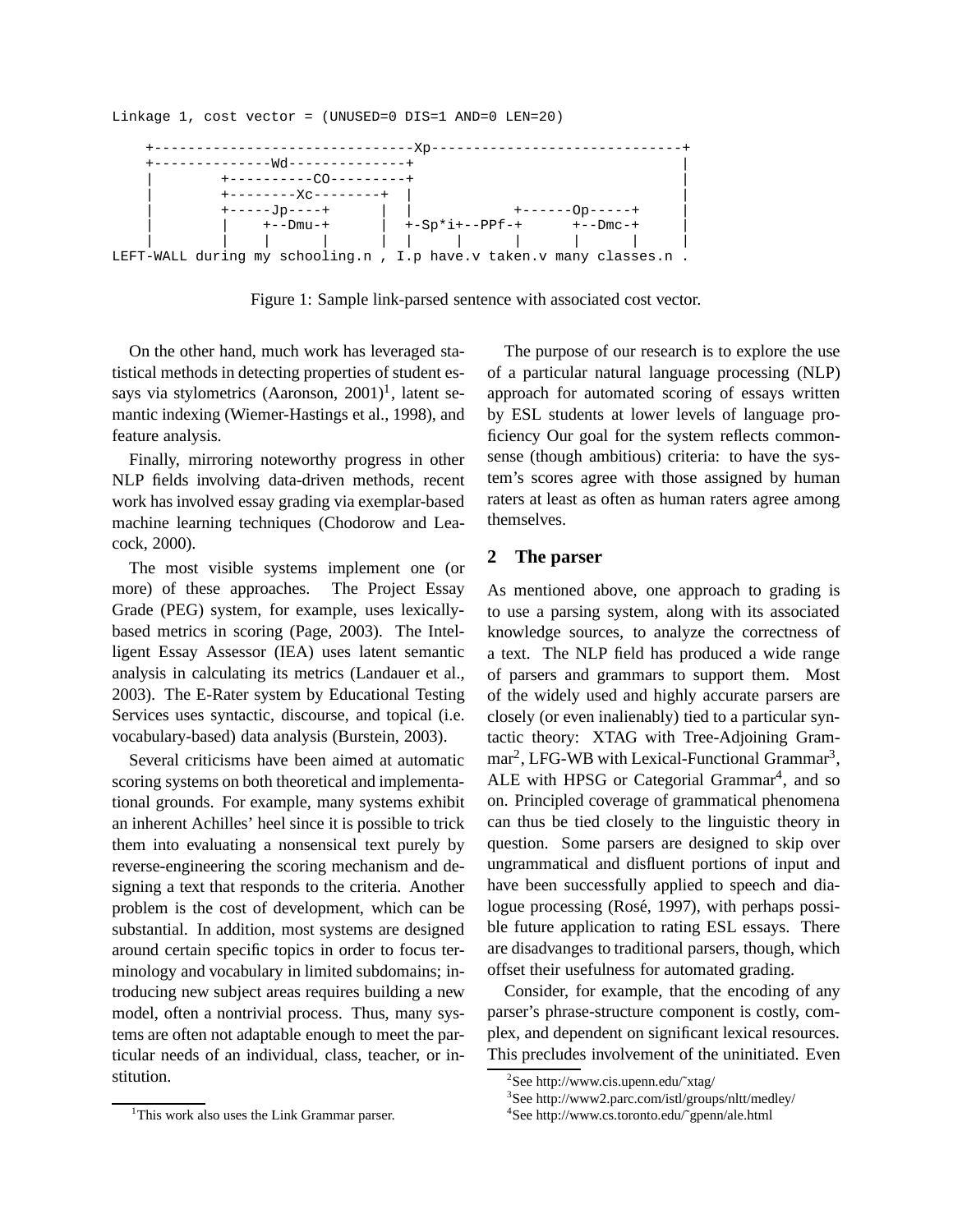more serious is the lack of robustness that most parsers entail. Most linguistic formalisms focus precisely on what is grammatical, and not on what is ungrammatical. This often becomes an architectural assumption in the way parsers are implemented. The result is that such systems are rather inflexible, particularly in the face of ungrammatical input—ungrammaticaly is almost always avoided in both the theory and in its implementation. Yet crucially for the essay grading ungrammatical input is frequent and expected.

One method used to sidestep the robustness issue is to explicitly encode rules reflecting ungrammaticality, called "mal-rules" (McCoy et al., 1996). For example, the following is a possible mal-rule for an LFG parser:

```
S --> NP (agr ?a) VP (agr ˜?a)
```
This rule says that a sentence can consist of an NP and a VP whose respective agreement features do NOT agree. While such a technique allows for detection of ungrammatical sentences, it introduces two problems. First, the computational complexity of a parsing system increases as such rules are added to the phrase-structure component. Second, maintaining a knowledge base of such information is a complicated and never-ending proposition, as student errors vary in a seemingly infinite number of ways.

In our work we chose to use a different kind of parser, the link grammer parser (Sleator and Temperley, 1993). This parser has been developed for robust, efficient processing of dependency-style syntax (Grinberg et al., 1995). Freely available for research purposes, it is more robust than traditional parsers and has been widely used in such NLP applications as information retrieval, speech recognition, and machine translation<sup>5</sup>. Written in the C programming language, it is comparatively fast and efficient.

The link grammar parser does not seek to construct constituents in the traditional linguistic sense—instead, it calculates simple, explicit relations between pairs of words. A link is a targeted relationship between two words and has two parts: a left side and a right side. For example, links associate such word pairs as: subject + verb, verb + object, preposition + object, adjective + adverbial modifier, and auxiliary + main verb. Each link has a label that expresses the nature of the relationship mediating the two words. Potential links are specified by a set of technical rules that constrain and permit wordpair associations. In addition, it is possible to score individual linkages and to penalize unwanted links.

Figure 1 shows an example link parse of a sentence from a student essay. Ten links of various types span the various relationships observable in the sentence.

When parses are not possible, the system's robustness allows it to discard words (or alternatively posit spelling corrections) in order to arrive at a tenable description of the input. Figure 2 shows two ungrammatical sentences that the parser has nonetheless coped with. In the first, it skips over words that don't seem to fit into any grammatical pattern, parsing instead a core sentence "The class is mathematical." The cost vector for this sentence records the fact that there were 4 unused words. In the second example, only one word must be discarded to arrive at a reasonable parse.

The LG parser as distributed was not completely suited to handle the grading of ESL students' essays, so some modifications had to be made. Lexical items had to be added to the system's lexicon to cover terms frequently used by students, such as acronyms: E.L.C. (the English Language Center), R.O.C. (Republic of China), and so on. Other constructions not supported in the standard release were also added, for example variant ordering within dates (e.g. 24 May as well as May 24). The grammar as originally distributed did not allow for optional commas where unexpected. It also did not penalize certain ungrammatical constructions (e.g. missing determiners, as in "I am student of English.") since such constructions were not anticipated.

With the system slightly modified as described above, it was well suited to parsing ESL essays. Two more example parses of student essay sentences are illustrated in Figure 3. In the next section we discuss how it was used to score such essays.

#### **3 The corpus**

Our study involved using the LG parser to rate essays based on the results of a link parse for each sentence. We used ESL essays written by Intensive En-

<sup>&</sup>lt;sup>5</sup>For a bibliography see http://link.cs.cmu.edu/link/papers/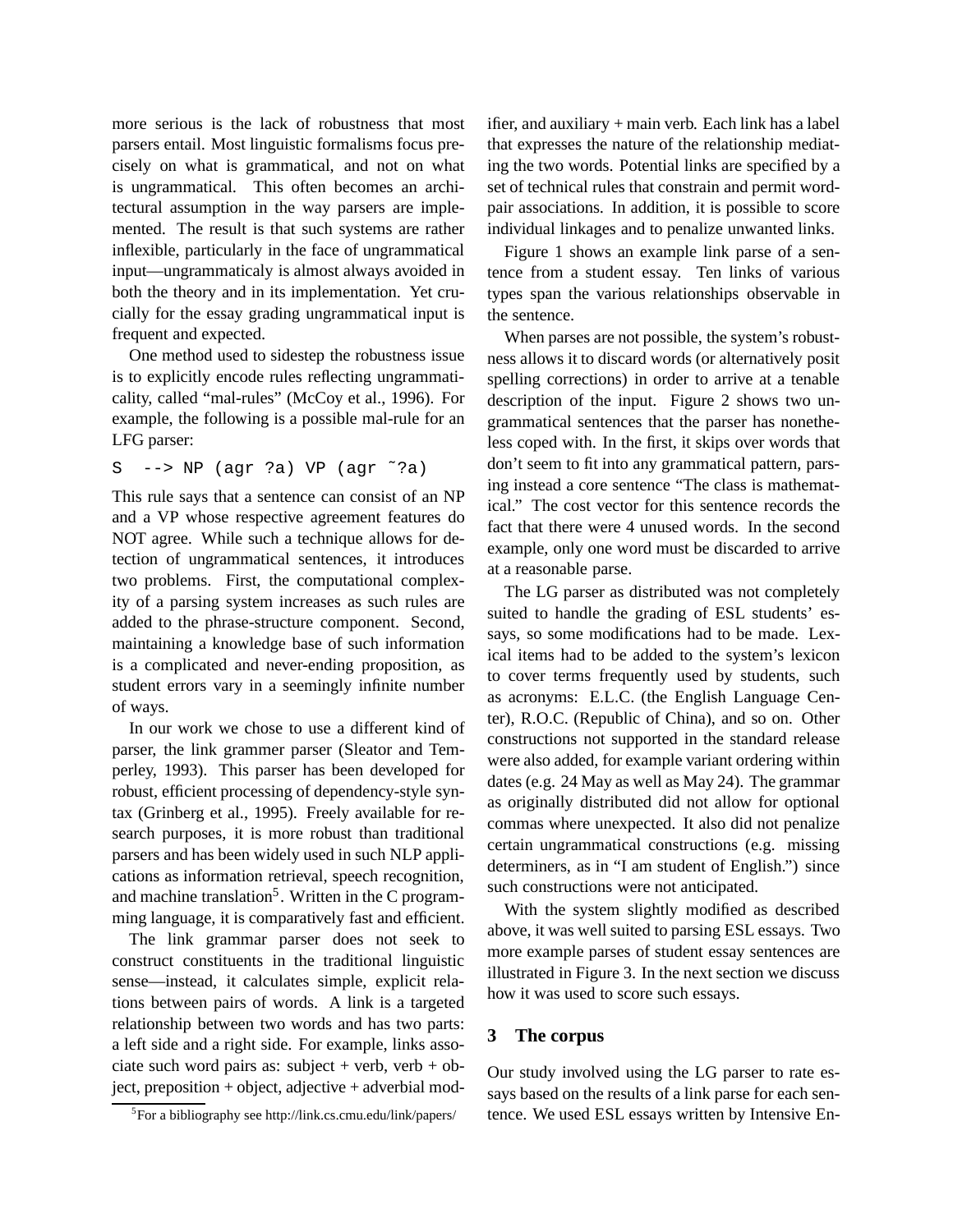Linkage 1, cost vector = (UNUSED=4 DIS=0 AND=0 LEN=11) +--------------------------------Xp-------------------------------+ +-----Wd-----+ | +-D\*u-+-------------Ss------------+---0st--+<br>| | | | || | | | LEFT-WALL the class.n [most] [important] is.v Mathematical [for] [my] . Linkage 1, cost vector = (UNUSED=1 DIS=0 AND=0 LEN=17) +----------------------------------Xp----------------------------------+ | +--------------MVp-------------+ | | +----I----+------MVp------+ +----Js----+ | +------Wi-----+-Ox-+ +---Op--+ +--Jp--+ | +--Ds-+ | | ||| | | | || || LEFT-WALL [it] help.v me make.v friends.n with people.p around the world.n .

Figure 2: Link parser results for highly ungrammatical sentences. Note the discarded words indicated in square brackets.

glish students who spanned a range of ability from Novice-mid to Intermediate-high. The essays were on a variety of assigned topics, and each had to be written within a 30-minute time limit.

Our corpus consists of 301 human-rated essays in total consisting of some 50,000 words and 3400 sentences. These were sub-divided further by semester into 5 sub-corpora. The essays exhibited the following characteristics: each had (on average) 165 words and 11.2 sentences, and each sentence had on average 14.75 words. Note the wide variety of errors in this typical sentence from one essay:

```
Iwork really hard and occacionally
I don't have time for have fun
whith mt friens but i don't mind
becausse i knew ,when i grow up
i will have a profesion and have
a good job and i will be very
happy.
```
Each essay was given a holistic rating by two human judges. Different raters participated each semester, though there was likely a small degree of overlap among raters across subsequent semesters.

Scores ranged from 1 to 5 with half-points possible (i.e. essays could receive 1, 1.5, 2, 2.5, 3, 3.5, 4, 4.5, and 5). Occasionally a judge gave a rating of 0 indicating that no comprehensible language was present. Inter-rater agreement, where each human assigned a score within one point of the other, was 98% over the corpora.

The following categories describe scoring levels:

- 1. Demonstrates limited ability to write English words and sentences. Sentences and paragraphs may be incomplete and difficult to follow.
- 2. Writes a simple paragraph with a fair control of basic, not complex, sentences structures. Errors occur in almost all sentences except for the most basic, formula-type (memorized) structures. Little detail is present.
- 3. Writes a fairly long paragraph with relatively simple sentence structures. Personal experiences and some emotions can be expressed, but much detail is missing. Frequent errors in grammar and word use make reading somewhat burdensome.
- 4. Writes long groups of paragraphs with some complex sentence patterns. Some transitions are used effectively. Vocabulary is broadening, but some wrong word use. Grammar errors may detract from meaning. Some ideas are supported with detail. Some notion of an introduction and conclusion is included.
- 5. Writes complex thoughts using complex sentence patterns with effective transitions between ideas and sentences. Errors in grammar exist but do not obscure meaning. A variety of advanced vocabulary words are used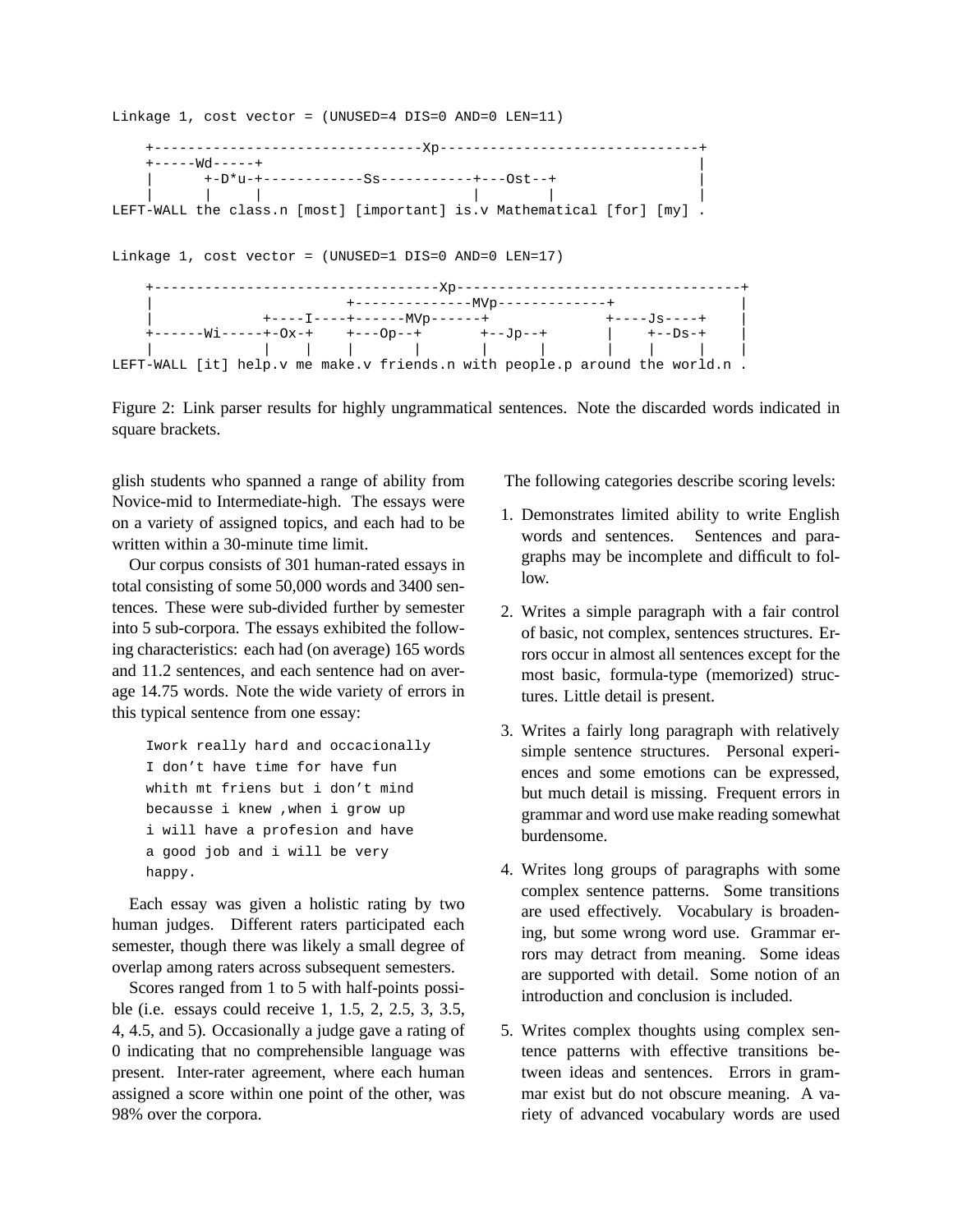but some wrong use occurs, including problems with prepositions and articles. Ideas are clearly supported with details. Effective introduction and conclusion are included.

Although judges gave a holistic rating based on a number of features of the essay, the category descriptions hint that syntax (and to some degree vocabulary use) is the focus for at least categories 1 through 3, and even much of category 4.

#### **4 Results and analysis**

The corpus was partitioned into two classes: the development set and the test set. The former was used to develop and tune the system, and consisted of the most recent set of essays (60 in number) dating from Winter 2002 semester. The other 4 (earlier) corpora were used for testing the system.

Each essay was sent through the LG parser a sentence at a time, and each sentence was given a 5 point score based on the parse's cost vector. An overall score for each essay was computed as the average across sentence scores, after discarding the lowest and highest ones. The overall score was then compared with those of the human raters. For the development set, the system agreed 67% of the time with human raters, where agreement follows the standardly accepted definition of falling within 1.0 of the closest human's score. Note that since humans only gave ratings involving integers and halfsteps between them, all computer-generated scores were rounded to the nearest integer or half-step as appropriate.

The system was then run on the previously unseen test corpus, actually consisting of essays from four separate semesters. The test corpus scores were as follows:

| Fall01:                | 82 students 69.5% agreement |
|------------------------|-----------------------------|
| Summer01:              | 58 students 62.1% agreement |
| Winter <sub>01</sub> : | 36 students 66.7% agreement |
| Winter92:              | 75 students 62.2% agreement |

Hence over a corpus of some 300 essays and five sub-corpora, system agreement with human raters was achieved about 66% of the time. We now turn to a brief analysis of interesting results that emerged from the system's performance.

Generally, the system tended to over-score essays with very low human scores (i.e. those in the 1- 2 point range). It also tended to under-score essays with high human scores and complex run-on sentences. This reflects the observation that run-on sentences, which were very plentiful, were penalized by the system but largely forgiven by human raters. Also, the system's scoring matched human values better for midrange-scored essays, and worse for extreme examples (i.e. with average score  $\lt 2$ or  $> 4.5$ ). Finally, system panics (when the system ran out of allotted time without successfully parsing a sentence) occurred most frequently when several conjunctions appeared in a single sentence.

It is informative to look at an essay that reflects one of the most extreme mismatches between human and computer ratings. In this case, the two human raters gave the essay scores of 1 and 2 respectively, whereas the computer scored the essay at 4.40.

```
My free time is very fun. Because
I meet my friends. We goes to
play. For exmple, I went to
movies, recreation ground, trip
and shopping with them. I can't
write English.
```
Another observation from the present work is that performing a purely syntactic parse does not always assure appropriate ratings. The current system's scoring mechanism occasionally results in artificially high scores. Consider, for example, the sentence in Figure 4. Even though there are no egregious syntactic errors, violations of selectional restriction, collocation, determiner selection, and verbal aspect render the sentence highly unnatural, though this is undetected by the current parser. Addition of hand-coded postprocessor rules may help avoid such situations, and is possible with the parser.

#### **5 Future work**

There are several ways in which the base system described in this paper can be improved. For instance, sentence and essay scores are currently based on straightforward values from the cost vector, whereas more sophisticated measures can be implemented. Future work will involve using statistical smoothing to improve performance in the extreme (highscoring and low-scoring) situations.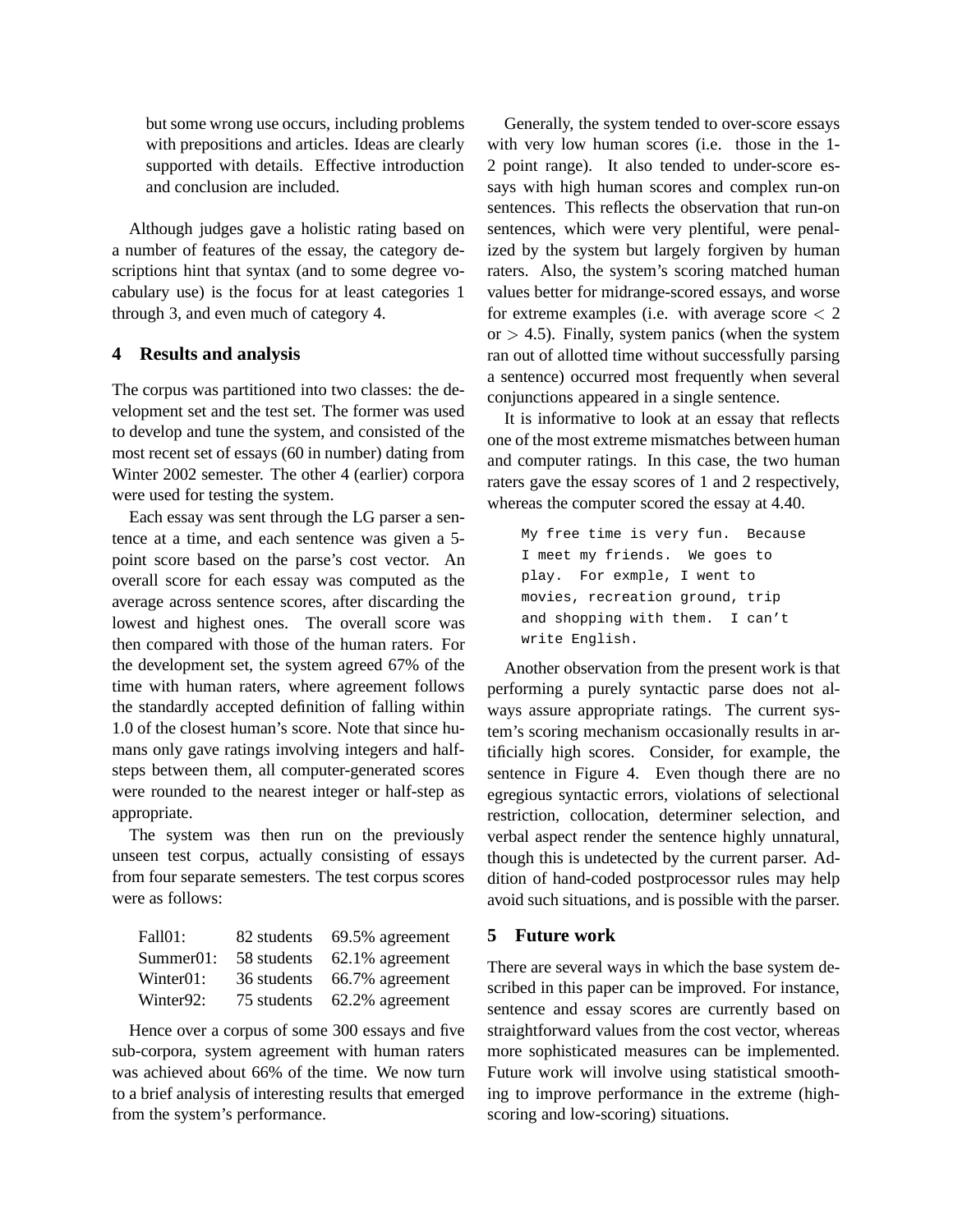

Figure 3: Sample link-parsed sentences from the student essay corpus.



| $+---Wd---+---+------Ss------+$                                               |                                                                         | +---Jp---+ |  |
|-------------------------------------------------------------------------------|-------------------------------------------------------------------------|------------|--|
| +--D*u--+--Mp--+--Jp-+                                                        | +--Pq*b--+---MVp--+ +-D*u-+                                             |            |  |
| $\frac{1}{2}$ . $\frac{1}{2}$ . $\frac{1}{2}$ . $\frac{1}{2}$ . $\frac{1}{2}$ |                                                                         |            |  |
|                                                                               | LEFT-WALL the practice.n in English.n is.v progressing.v in the life.n. |            |  |

Figure 4: Sentence illustrating collocational and selectional problems.

The system could also achieve more human-like scoring by integrating data-driven, exemplar-based approaches. Training the system to relate salient features and vector costs of the essays with the corresponding human scores can be done using any of a variety of available techniques, such as memorybased learning or analogical modeling.

Finally, further linguistic processing can improve the system. Some syntactic improvements can be made, including specifying licit structures that are not recognized as well as unacceptable structures with their associated coses. As mentioned above, pushing the analysis beyond a syntactic LG parse will be necessary. This might involve leveraging resources such as WordNet (Fellbaum, 1998) for providing lexical semantic information which could prove useful in scoring compounding strategies, collocations, and verb argument structure formation. Current research in discourse processing using such devices as centering, anaphor/coreference, coherence, and topic continuity can also be integrated into the system as has been done in other scoring programs.

In addition, the LG parser is also being developed

for other languages (e.g. French and Spanish) with the eventual goal of providing a scoring engine for learners of these languages as well.

# **6 Conclusions**

We have shown how the output from a nontraditional syntactic parser can be used to grade ESL essays. With a robust enough parser, reasonable results can be obtained, even for highly ungrammatical text. We anticipate that this foundation can be improved upon by using other commonly adopted NLP techniques. Its applicability should extend to other languages besides English given a comparable LG parser implementation.

#### **References**

- Scott Aaronson. 2001. Stylometric clustering: a comparison of data-driven and syntactic features. Manuscript. http://www.cs.berkeley.edu/˜aaronson/sc.doc.
- Jill Burstein and Martin Chodorow. 1999. Automated essay scoring for nonnative English speakers. In *Computer Mediated Language Assessment and Evaluation in Natural Language Processing*, pages 68–75. Association for Computational Linguistics.